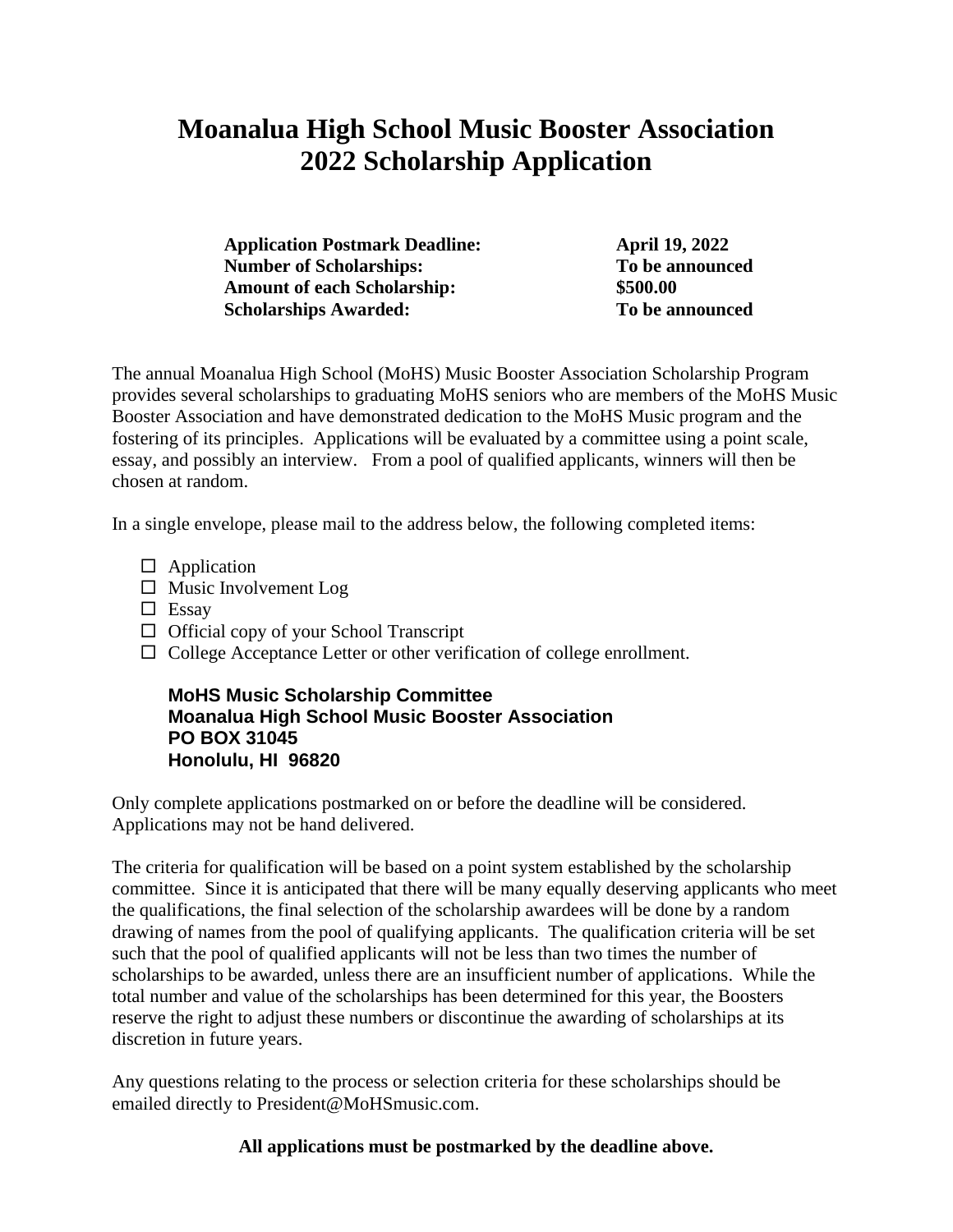## **MOANALUA HIGH SCHOOL MUSIC BOOSTER ASSOCIATION 2022 SCHOLARSHIP APPLICATION**

I am interested in applying for one of the scholarships, am currently enrolled in the Moanalua Music Program, my family is a current member of the MoHS Music Booster Association, and am a senior who will be graduating in the 2021-2022 school year. I understand that the information contained in this application will be kept confidential but is subject to review by the members of the Scholarship Committee. I agree to be interviewed by the Scholarship Committee, if necessary, to assess my qualification and to answer any additional questions regarding this application. I also agree that should I be selected, the Music Booster may use my photo and name to advertise future scholarships.

|                                            |                                                     | Applicant's Printed Name: TAST FIRST                                                         |      |
|--------------------------------------------|-----------------------------------------------------|----------------------------------------------------------------------------------------------|------|
|                                            |                                                     |                                                                                              | M.I. |
|                                            |                                                     |                                                                                              |      |
|                                            |                                                     |                                                                                              |      |
| <b>Post-High School Educational Plans:</b> |                                                     |                                                                                              |      |
|                                            |                                                     |                                                                                              |      |
|                                            |                                                     | In order of preference, list the colleges to which applications have been submitted:         |      |
|                                            |                                                     |                                                                                              |      |
|                                            |                                                     |                                                                                              |      |
| following items.)                          |                                                     | Personal Statement: (Please submit a typed, single page, 400 to 500 word essay on ONE of the |      |
| $\bullet$<br>Music Booster Association.    |                                                     | Explain why you should be awarded a scholarship from the Moanalua High School                |      |
| $\bullet$                                  | Music Program has prepared you to meet those goals. | Explain what you expect to accomplish by continuing your education and how the MoHS          |      |
| $\bullet$                                  |                                                     | Explain how the MoHS Music Program has affected your life.                                   |      |
|                                            |                                                     | We certify that the information given in this application is complete and accurate.          |      |

| <b>Student's Signature</b>         | Date | <b>Parent's Signature</b>         | <b>Date</b> |
|------------------------------------|------|-----------------------------------|-------------|
| <b>Student's Full Name (PRINT)</b> |      | <b>Parent's Full Name (PRINT)</b> |             |

**Application must be postmarked no later than the deadline indicated.**